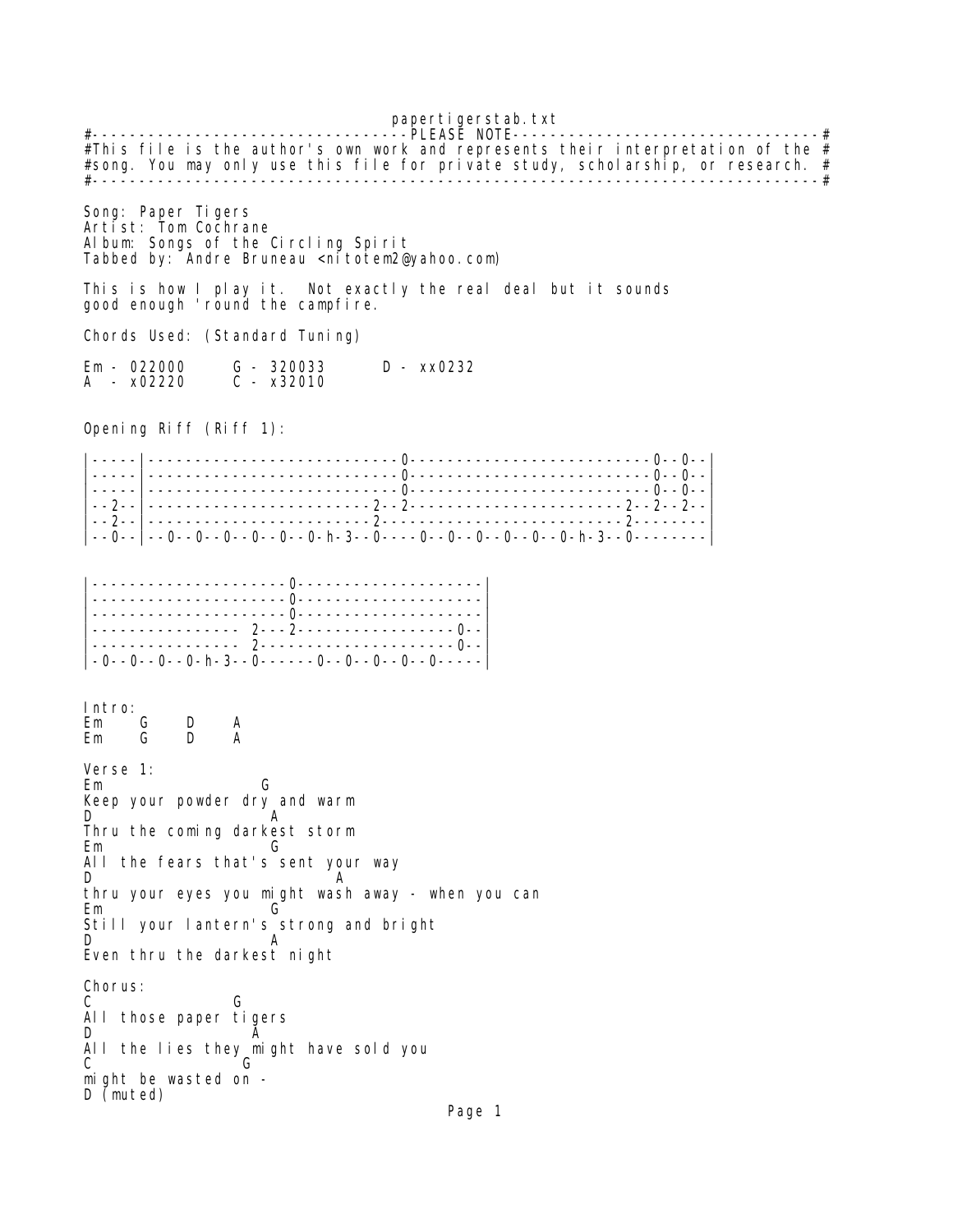papertigerstab.txt one so young that you're old again A (muted) she walks out thru the wind and the rain - uh-huh Em G D A Verse 2: They can't give you all those things no pot of gold no big brass ring stay on the road for the night has come perhaps at dawn we will be like one again Chorus: All those paper tigers and the lies they might have sold you might be wasted on one so young but you're old again Sylvia walks out thru the wind and the rain - uh-huh  $(riff 2)$ : |-----|---------------------------------------------------------------------| |-----|---------------------------------------------------------------------| |-----|---------------------------------------------------------------------| |--2--|-----------------2-------------------2------------------2------------| |--2--|-----------------2-------------------2------------------2------------| |--0--|-0-0-0-0-0-0 h-3-0--0-0-0-0-0-0-h-3--0--0-0-0-0-0-0-h-3-0-0-0-0-0-0-2| Bridge: G D A Em Still that shock rips you thru every nerve G D A (muted) C (muted) and the bell jar nothing can be heard Em G D A G D  $\overline{G}$  Em I would walk with you **G** Service Contract Contract Contract Contract Contract Contract Contract Contract Contract Contract Contract Co I would talk with you D A I would do anything that would get you thru Em Draw the line for you **Green** Green Green Green Green Green Green Green Green Green Green Green Green Green Green Green Green Green G Take the fifth for you<br>D D A I would stand on a bridge and jump off it too Chorus: All those paper tigers all the lies they might have told you might be wasted on one so young that you're old again all those paper tigers all the lies your mother told you might be wasted on one so young that you're old again She walks out thru the wind and the rain Outro (Riff 3):